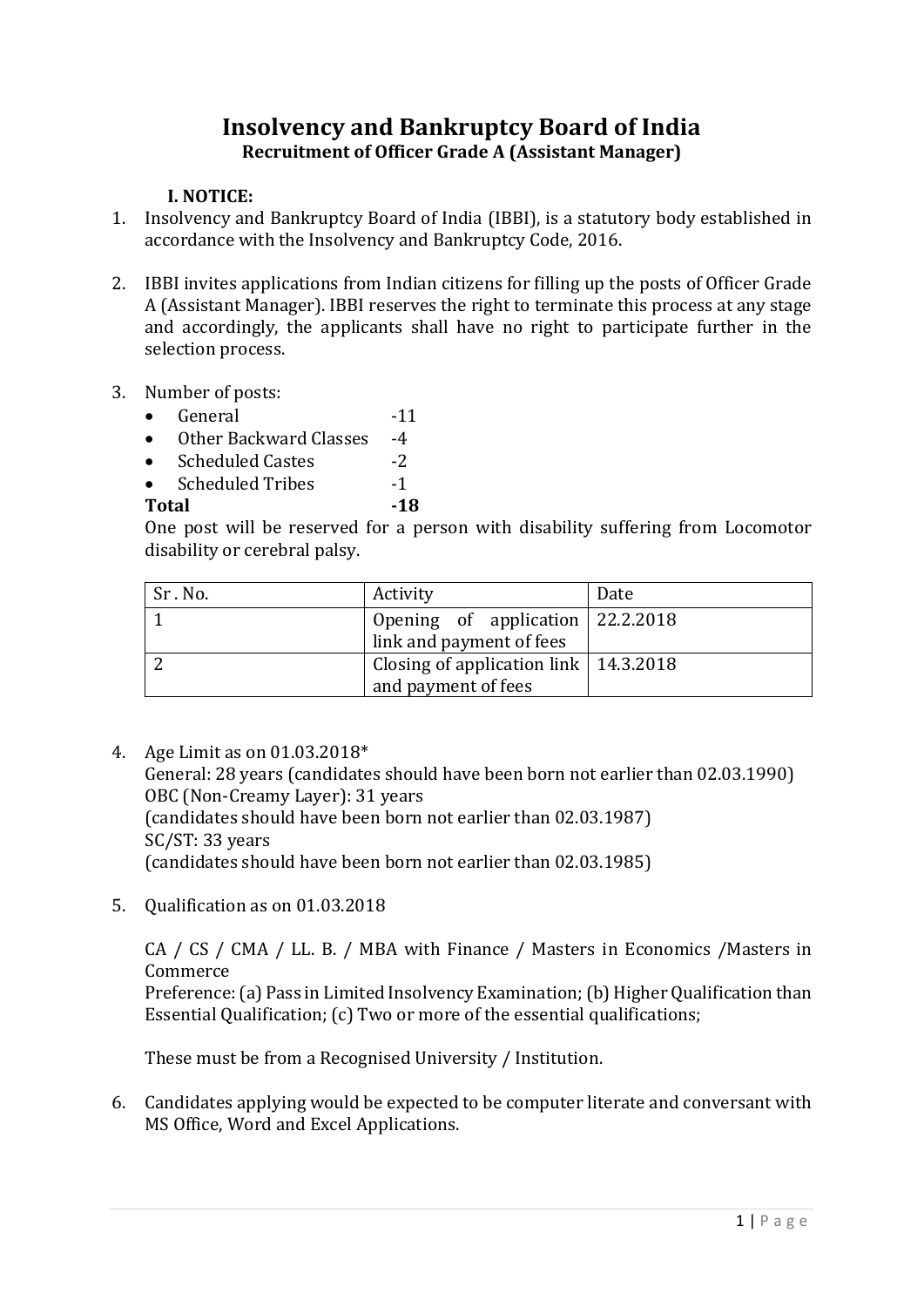\*(i) Candidates belonging to 'Non-Creamy Layer ' are eligible to apply under OBC Category. The OBC candidates who belong to 'Creamy Layer' are not entitled to apply under OBC Category. Candidates may please note that the non-creamy layer certificate issued before 1st January, 2018, will be treated as outdated and such applications will be liable to be rejected, even though they may belong to OBC (NCL). (ii) Relaxation of 10 (ten) years for PWD candidates (OH).

(iii) Relaxation of 5 (five) years for \*Ex-servicemen (Maximum age limit as on 01.03.2018 - 33 years)

(iv) Relaxation of 5 (five) years for candidates ordinarily domiciled in the State of Jammu and Kashmir between January 1, 1980 and December 31, 1989 (Maximum age limit as on 01.03.2018 - 33 years).

[\*Ex-servicemen include Emergency Commissioned Officers/Short Service Commissioned Officers, who have rendered at least five years continuous Military Service and have been released on completion of assignment (including those whose assignment is due to be completed within one year) otherwise than by way of dismissal or discharge on account of misconduct or inefficiency or/on account of physical disability or have been released/discharged on account of physical disability attributable to Military Service or on invalidment. Emergency Commissioned Officers/Short Service Commissioned Officers who have completed their initial period of assignment of five years of Military Service but whose assignment has been extended beyond five years and in whose case the Ministry of Defence issues certificates that they would be released on selection within three months from the date of receipt of offer of appointment.]

**Note:** No cumulative age relaxation will be available to any applicant, save as provided above.

### **II. MODE OF SELECTION:**

Mode of selection will be On-Line Examination, Group Discussion and Interview as under:

1. **On-Line Examination:** An online examination of Objective type (Multiple Choice-5 options' pattern) for 150 marks will be held during the month of March/April 2018 There will be  $1/4$ <sup>th</sup> penalty for wrong answers Test will be bilingual (Hindi & English) except for English language test. Duration of the test will be 120 minutes. Each question will carry 1 mark.

The examination will consist of tests for- Questions and Marks

i) English Language 30 Questions and marks ii) Quantitative Aptitude 20 Questions and marks iii) Reasoning Ability 20 Ouestions and marks iv) General Awareness 20 Questions and marks v) Economy/Financial Sector Awareness 30 Questions and marks vi) Insolvency and Related Laws 30 Questions and marks.

Candidates would have to secure minimum marks separately for each test.

- 2. **Group discussion & Interview:** On fulfilling the criteria of minimum cut off marks in each subject, candidates will be shortlisted for Group discussion and interview.
- 3. List of candidates shortlisted for group discussion and interview will be made available on IBBI website. Only the shortlisted candidates will be called for group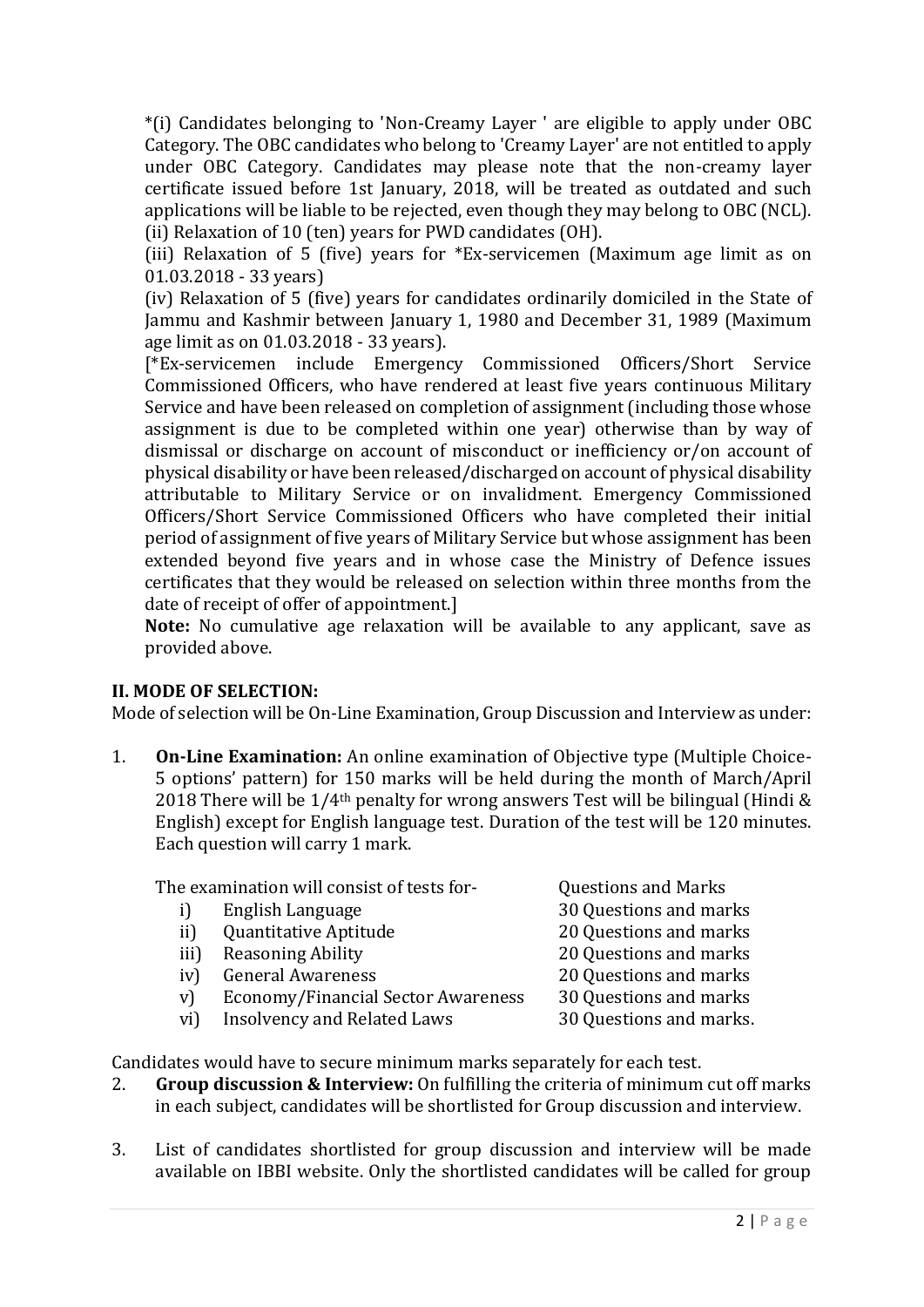discussion and interview. Application fee shall not be refunded. IBBI reserves the right to modify the selection procedure, if deemed fit.

### **III. SERVICE CONDITIONS/ PAY AND ALLOWANCES:**

1. Pay: The incumbent will be on a scale of pay of Officer Grade A in the scale of Rs.28150-1550(4)-34350-1750(7)-46600-EB-1750(4)-53600-2000(1)-55600(17 years).

2. Benefits: Other benefits including House Allowance, Transport, LFC and Medical Benefits will be admissible as admissible to an Officer in Grade A in IBBI.

3. Posting: The incumbent may be posted and transferred to any location in India. IBBI's head office is currently in Delhi. While the Insolvency and Bankruptcy Code, 2016 provides for head office of IBBI to be in National Capital Region, it may have other offices across India.

4. The appointment of the selected candidates shall be governed by the Insolvency and Bankruptcy Board of India (Employees' Service) Regulations, 2017 as amended from time to time.

### **IV. EXAMINATION CENTRES:**

The On-Line examination will be held at the following centres:

- a. Delhi-NCR,
- b. Mumbai/Navi Mumbai/Thane/Greater Mumbai,
- c. Kolkata,
- d. Chennai,
- e. Bengaluru,
- f. Hyderabad,
- g. Ahmadabad-Gandhinagar
- h. Patna,
- i. Chandigarh-Mohali,
- j. Jaipur,
- k. Lucknow,
- l. Bhopal,
- m. Guwahati,
- n. Thiruvananthapuram,
- o. Bhubaneshwar and
- p. Dehradun.

### **CENTRE INSTRUCTIONS**

- 1. The examination will be conducted online in venues given in the respective call letters. The addresses of the venue will be advised in the call letter. Candidates are required to indicate the preferred test centre in the application form. IBBI, however, reserves the right to cancel any of the Examination Centres and/ or add some other Centres, depending upon the response, administrative feasibility, etc.
- 2. As far as possible candidates will be allotted to a centre of his/her choice. However, IBBI, reserves the right to allot the candidate to any centre (either within the state or outside the state) other than the one he/she has opted for. In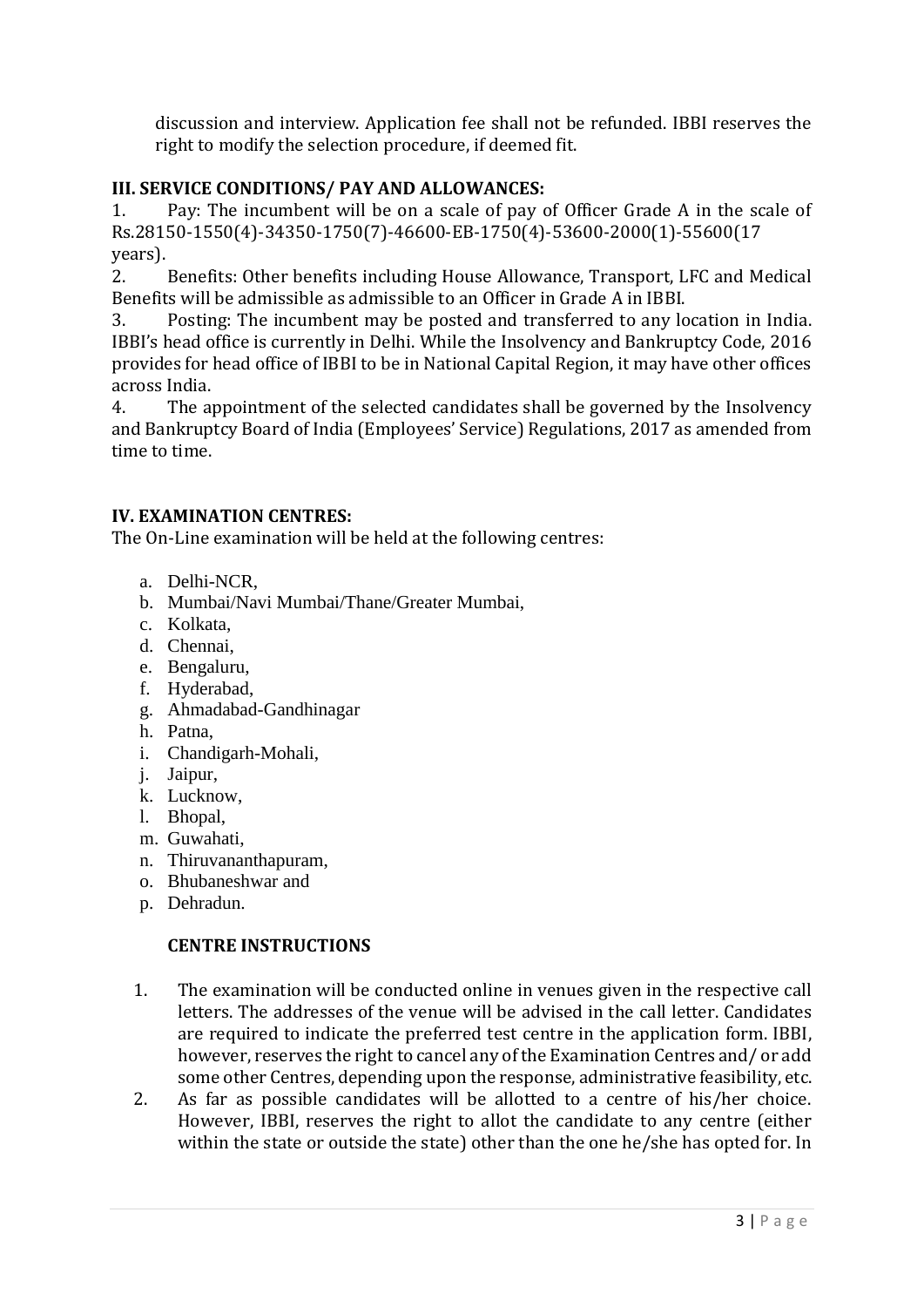case a candidate is allotted a test centre other than his preferred centre, he/ she will be intimated of the change in centre by e-mail.

- 3. No request for change of centre/venue/date/ session for Examination shall be entertained.
- 4. Choice of centre once exercised by the candidate will be final. If sufficient number of candidates do not opt for a particular centre for "Online" examination, IBBI reserves the right to allot any other adjacent centre to those candidates OR if the number of candidates is more than the capacity available for online exam for a centre, IBBI reserves the right to allot any other centre (either within the state or outside the state) to the candidate.
- 5. Candidate will appear for the examination at an Examination Centre at his/her own risks and expenses and IBBI will not be responsible for any injury or losses etc. of any nature.

## **V. APPLICATION FEE (NON-REFUNDABLE)**

- 1. **General / OBC** Rs.500/- plus GST(presently 18%) as application fee cum intimation charges plus applicable transaction charges
- 2. **SC/ST/ Persons With Disability (PWD)-**Nil.

### **VI. NOTE FOR PERSONS WITH DISABILITIES (PWD) Definition of Person with Disabilities**

Under Section 33 of the Persons with Disabilities (Equal Opportunities, Protection of Rights and Full Participation) Act, 1995, only such persons would be eligible for reservation who suffer from not less than 40% of relevant disability and are certified by a Medical Board constituted by the Central/State Government.

The definitions of the categories of disabilities for the purpose of reservation in the employment are as under:

### **Orthopedically Challenged (OH**)

An Orthopedically Challenged (OH) person is one suffering from locomotor disability or cerebral palsy. Persons who suffer from not less than 40% of relevant disability would be eligible to apply.

"Locomotor disability" means disability of the bones, joints or muscles leading to substantial restriction of the movement of the limbs or any form of cerebral palsy.

"Cerebral Palsy" means a group of non-progressive conditions of a person characterized by abnormal motor control posture resulting from brain insult or injuries occurring in the pre-natal, peri-natal or infant period of development.

### **GUIDELINES FOR PERSONS WITH DISABILITIES**

A compensatory time of twenty minutes per hour or otherwise advised shall be permitted for the candidates with locomotor disability and cerebral palsy where dominant (writing) extremity is affected to the extent of slowing the performance of function (minimum of 40% impairment). The above guidelines are subject to change in terms of GOI guidelines/ clarifications, if any, from time to time. Candidates with CP or LD are allowed scribe if opted. The candidate will have to arrange his / her own scribe at his/her own cost. The scribe can be from any academic discipline.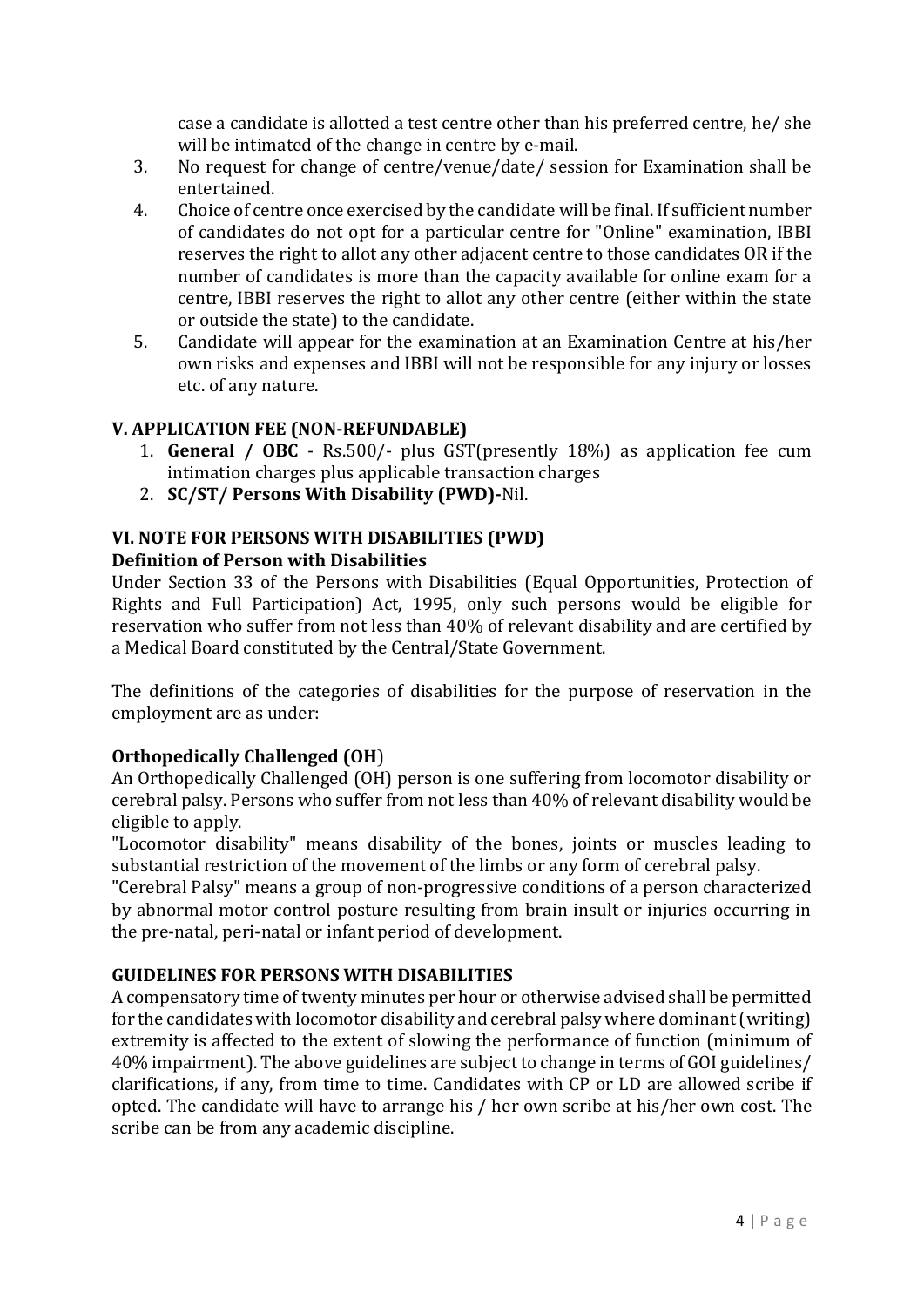Both the candidate as well as scribe will have to give a suitable undertaking in the prescribed format with passport size photograph of the scribe along with call letter at the time of examination confirming that the scribe fulfils all the stipulated eligibility criteria for a scribe mentioned above. Further in case it later transpires that he/she did not fulfil any laid down eligibility criteria or suppressed material facts the candidature of the applicant will stand cancelled, irrespective of the result of the online examination.

Those candidates who use a scribe shall be eligible for compensatory time of 20 minutes for every hour of the examination or as otherwise advised.

A person acting as scribe for one candidate cannot be a scribe for another candidate. In addition, the scribe arranged by the Candidate should not be a candidate for the same examination. If violation of the above is detected at any stage of the process, candidature of both the candidate and the scribe will be cancelled. Candidates eligible for and who wish to use the services of a scribe in the examination should invariably carefully indicate the same in the online application form. Any subsequent request may not be favourably entertained.

Only candidates registered for compensatory time will be allowed such concessions since compensatory time given to candidates shall be system based, it shall not be possible for the test conducting agency to allow such time if he / she is not registered for the same. Candidates not registered for compensatory time shall not be allowed such concessions. Scribe should not answer on his/her own. Any such behaviour observed will result in cancellation of candidature

## **VII. GENERAL INSTRUCTIONS:**

1. Candidate, who is eligible and desires to apply for the above post, should submit an ON-LINE application with requisite fee/ intimation charges (wherever applicable).

2. Fees sent in any other manner not prescribed in this advertisement and / or the application submitted without depositing the fee/ intimation charges would be rejected and no correspondence shall be entertained in this regard.

3. Candidates should satisfy themselves strictly about their eligibility for the post applied for.

4. If the candidates are not eligible or have knowingly or wilfully furnished incorrect or false particulars or have suppressed any material information, their candidature will be liable to be cancelled at any stage of the selection process. If the candidate qualifies in the selection process and subsequently it is found that he/she does not fulfil the eligibility criteria, his/her candidature will be cancelled and if appointed, the appointment would be terminated without any notice or compensation.

5. Candidates who are already in service of Govt./ Quasi-Govt. Organizations and Public-Sector Banks Undertakings will have to produce a "No Objection Certificate' from their employer, at the time of Interview. Before appointment in IBBI, a proper discharge certificate from the employer will have to be produced.

6. Outstation candidates called for Interview will be reimbursed single AC Three Tier Class railway fare for the to and fro journey by the shortest route, subject to submission of necessary documentary evidence.

7. IBBI does not assume any responsibility for the candidates not being able to submit their applications within the last date.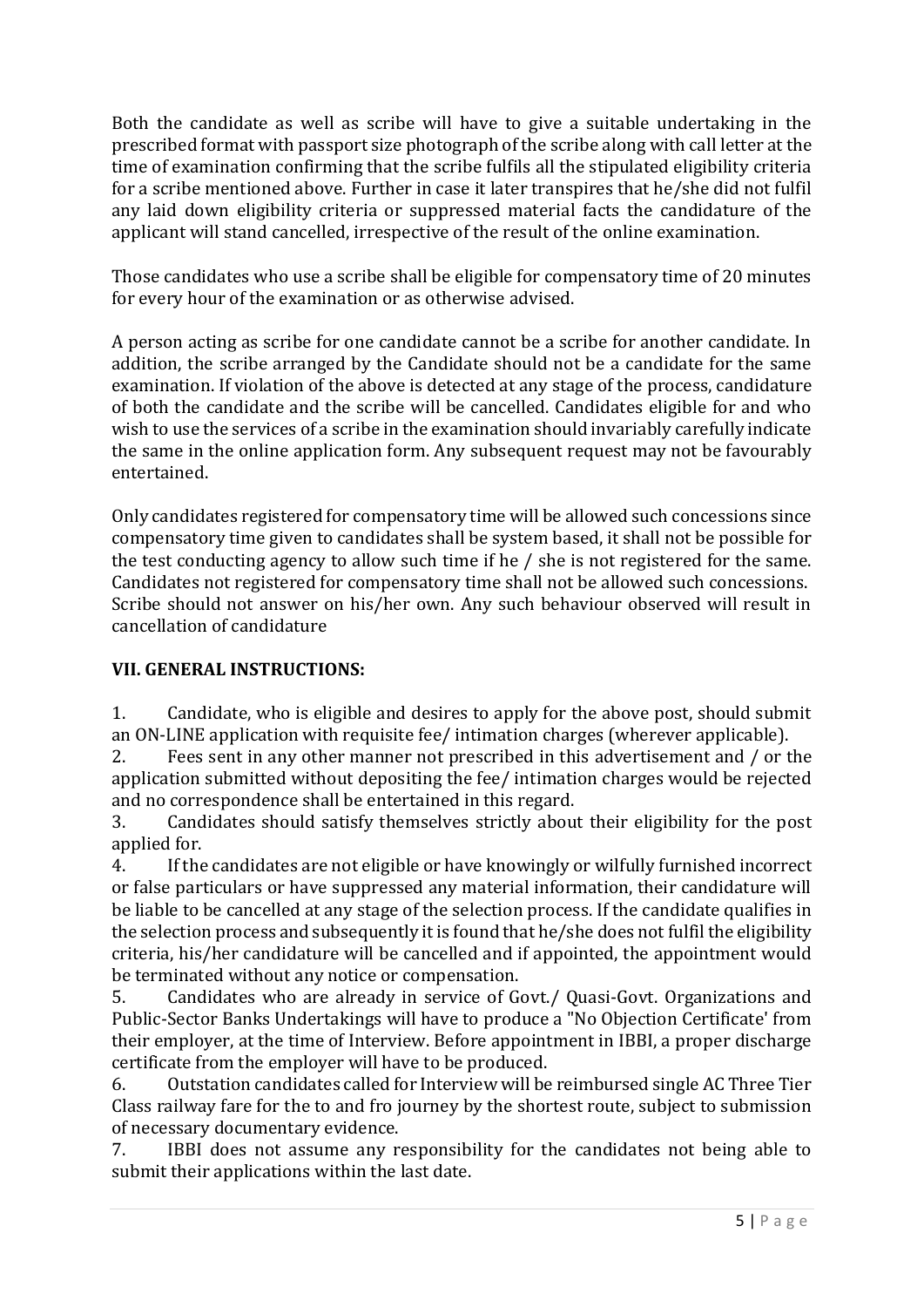8. In all matters regarding eligibility, conduct of examinations, interviews, assessment, prescribing minimum qualifying standards in both the Examination and interview, in relation to number of vacancies and communication of result, IBBI's decision shall be final and binding on the candidates and no correspondence shall be entertained in this regard. Further, IBBI reserves the right to relax any of the requirements for the candidates in deserving cases strictly in accordance with the Insolvency and Bankruptcy Board of India (Employees' Service) Regulations, 2017. IBBI also reserves the right to cancel the advertisement, fully or partly on any grounds

9. Canvassing in any form will disqualify the candidate.

## **VIII. HOW TO APPLY:**

Candidates are required to apply on-Line through the website www.ibbi.gov.in from 22.2.2018 to 14.3.2018 and no other mode of application will be accepted. Candidates need not submit the system generated print out of the ON-LINE application to IBBI's office.

### **A. APPLICATION REGISTRATION**

1. IMPORTANT POINTS TO BE NOTED BEFORE REGISTRATION Before applying online, candidates should:

- i. Scan his/her photograph and signature ensuring that both the photograph and signature adhere to the required specifications as given under Guideline for photograph & signature scan and upload.
- ii. The valid personal email ID and mobile no., should be kept active till the completion of this Recruitment Process. IBBI will send call letters for the Interview etc. through the registered e-mail ID. In case a candidate does not have a valid personal e-mail ID, he/she should create his/her new email ID and mobile no. before applying on-line and must maintain that email account and mobile number. Under no circumstances, a candidate should share/mention e-mail ID to/ of any other person.
- 2. APPLICATION PROCEDURE
	- i. Applicants are first required to go to IBBI's website "www.ibbi.gov.in" and open the link "Careers". Thereafter, open the Recruitment Notification entitled "IBBI RECRUITMENT EXERCISE FOR OFFICER GRADE A (ASSISTANT MANAGER) - 2017" and click on the option "APPLY ONLINE" which will open a new screen.
	- ii. To register application, choose the tab "CLICK HERE FOR NEW REGISTRATION" and enter Name, Contact details and Email-id. A Provisional Registration Number and Password will be generated by the system and displayed on the screen. Candidate should note down the Provisional Registration Number and Password. An Email & SMS indicating the Provisional Registration number and Password will also be sent.
	- iii. In case the candidate is unable to complete the application form in one go, he / she can save the data already entered by choosing "SAVE AND NEXT" tab. Prior to submission of the online application, candidates are advised to use the "SAVE AND NEXT" facility to verify the details in the online application form and modify the same if required.
	- iv. Candidates are advised to carefully fill and verify the details filled in the online application themselves as no change will be possible/ entertained after clicking the "FINAL SUBMIT" BUTTON.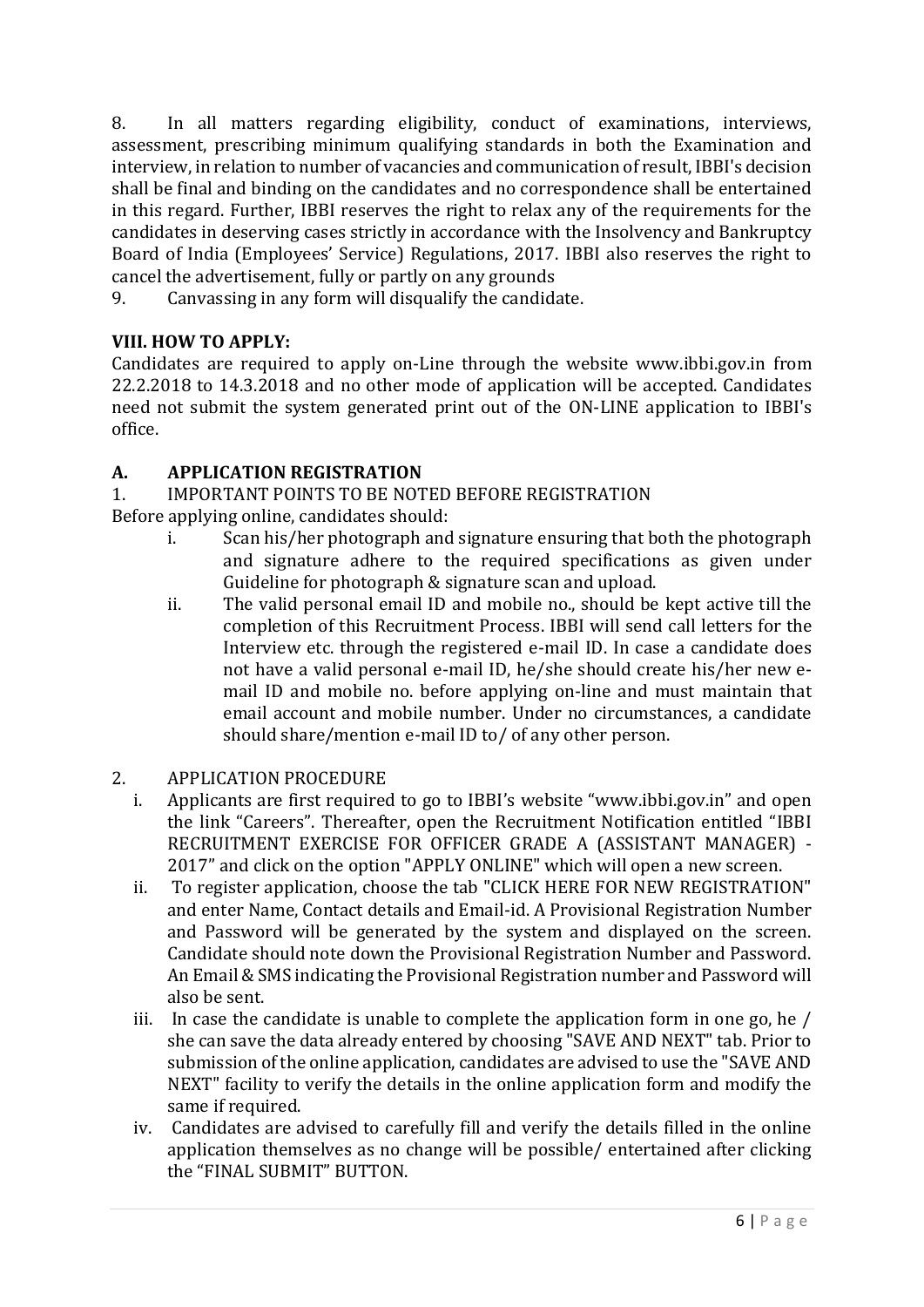- v. The Name of the candidate and his/her Father/ Husband etc. should be spelt correctly in the application as it appears in the Certificates/ Mark sheets. Any change/alteration found may disqualify the candidature.
- vi. Validate your details and Save your application by clicking the 'VALIDATE YOUR DETAILS' and 'SAVE & NEXT' button.
- vii. Candidates can proceed to upload Photo & Signature as per the specifications given in the Guidelines for Scanning and Upload of Photograph and Signature detailed under point "C" given below.
- viii. Candidates can proceed to fill other details of the Application Form.
- ix. Click on the Preview Tab to preview and verify the entire application form before "FINAL SUBMIT".
- x. Modify details, if required, and click on 'FINAL SUBMIT' only after verifying and ensuring that the photograph, signature uploaded and other details filled by you are correct.
- xi. Click on 'PAYMENT' Tab and proceed for payment.
- xii. Click on 'SUBMIT' button.

### **B. PAYMENT OF FEES**

- 1. Payment of application fee/ intimation charges has to be done after successful registration of the application else application will be treated as cancelled.
- 2. Candidates have to pay the requisite fees/intimation charges only through ON-LINE mode.
- 3. The application form is integrated with the payment gateway and the payment process can be completed by following the instructions.
- 4. The payment can be made by using only Debit Cards (Rupay/ Visa/ Master Card/Maestro), Credit cards, Internet Banking, IMPS, Cash Cards/ Mobile Wallets.
- 5. After submitting your payment information in the online application form, PLEASE WAIT FOR THE INTIMATION FROM THE SERVER. DO NOT PRESS BACK OR REFRESH BUTTON IN ORDER TO AVOID DOUBLE CHARGE.
- 6. On successful completion of the transaction, an e-Receipt will be generated. Candidates are required to take a printout of the e-receipt.
- 7. Non-generation of 'E-Receipt' indicates PAYMENT FAILURE. On failure of payment, Candidates are advised to login again using their Provisional Registration Number and Password and repeat the process of payment.
- 8. Candidates are required to take a printout of the e-Receipt and online Application Form. Please note that if the same cannot be generated, online transaction may not have been successful.
- 9. For Credit Card users: All charges are listed in Indian Rupee. If you use a non-Indian credit card, your bank will convert it to your local currency based on prevailing exchange rates.
- 10. To ensure the security of your data, please close the browser window once your transaction is completed.
- 11. There is facility to print application form containing fee details after payment of fees.

### **C. GUIDELINES FOR PHOTOGRAPH & SIGNATURE SCAN AND UPLOAD**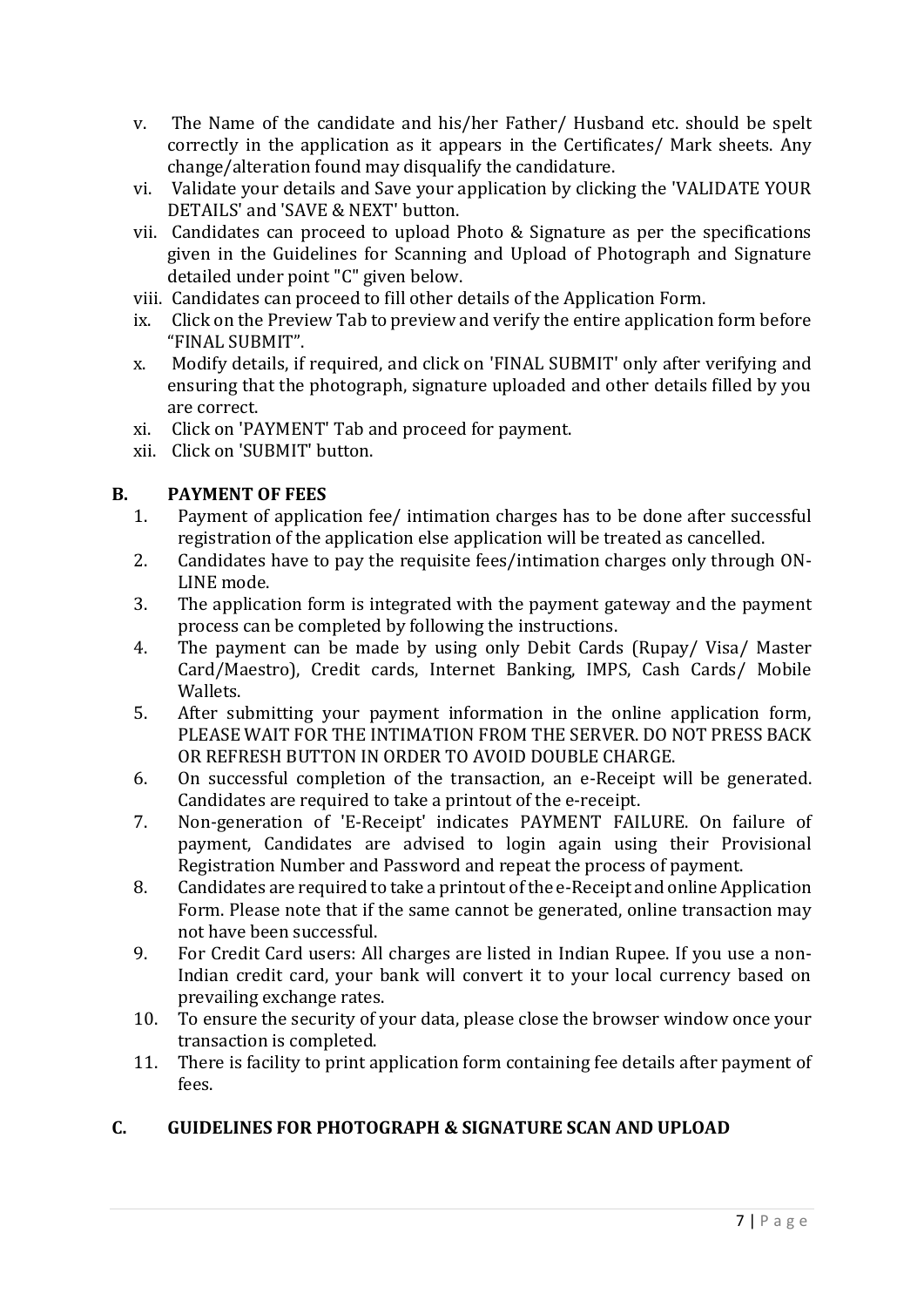- 1. In case the face in the photograph or signature is unclear, the application may be rejected. Candidate may edit the application and re-upload the photograph/ signature in such case.
- 2. If the photo is not uploaded at the place of Photo Admission for Examination will be rejected/denied. Candidate him/herself will be responsible for the same.

### PHOTOGRAPH IMAGE

- Photograph must be a recent passport size colour picture.
- The picture should be in colour, against a light-coloured, preferably white background. Look straight at the camera with a relaxed face.
- If the picture is taken on a sunny day, have the sun behind you, or place yourself in the shade, so that you are not squinting and there are no harsh shadows.
- If you have to use flash, ensure there's no "red-eye".
- If you wear glasses make sure that there are no reflections and your eyes can be clearly seen.
- Caps, hats and dark glasses are not acceptable. Religious headwear is allowed but it must not cover your face.
- Dimensions 200 x 230 pixels (preferred).
- Size of file should be between 20kb-50kb.
- Ensure that the size of the scanned image is not more than 50KB. If the size of the file is more than 50KB, then adjust the settings of the scanner such as the DPI resolution, no. of colours etc., during the process of scanning.
- Candidate must ensure that Photo to be uploaded is of required size and the face should be clearly visible.

### SIGNATURE IMAGE

- The applicant has to sign on white paper with Black Ink pen.
- The signature must be signed only by the applicant and not by any other person.
- The signature will be used to put on the Attendance sheet.
- The Applicant's signature obtained on the call letter and attendance sheet at the time of examination should match the uploaded signature. In case of mismatch, the candidate may be disqualified.
- Dimensions 140 x 60 pixels (preferred).
- Size of file should be between 10kb -20kb.
- Ensure that the size of the scanned image is not more than 20KB.
- **Candidates should ensure that the signature uploaded is clearly visible.**

### SCANNING THE PHOTOGRAPH & SIGNATURE

- Set the scanner resolution to a minimum of 200 dpi (dots per inch).
- Set Color to "True Color"
- File Size as specified above.
- Crop the image in the scanner to the edge of the photograph/signature, then use the upload editor to crop the image to the final size (as specified above).
- The image file should be IPG or IPEG format. An example file name is: image01.jpg or image01.jpeg. Image dimensions can be checked by listing the folder files or moving the mouse over the file image icon. Candidates using MS Windows/MS Office can easily obtain photo and signature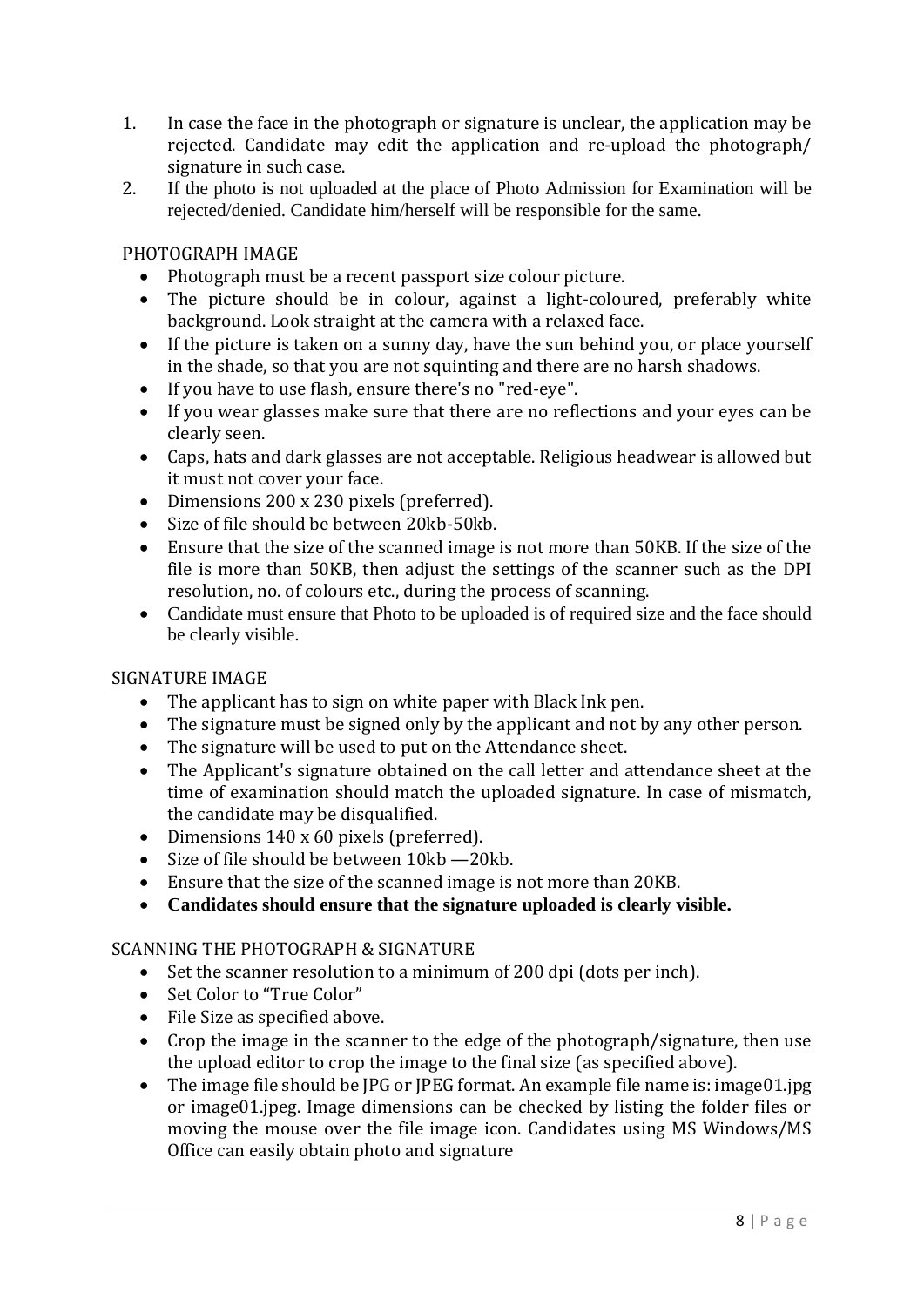- in .jpeg format not exceeding 50KB & 20KB respectively by using MS Paint or MS Office Picture Manager. Scanned photograph and signature in any format can be saved in .jpg format by using 'Save As' option in the File menu and size can be reduced below 50KB (photograph) & 20KB (signature) by using crop and then resize option. Please See instructions above for the pixel size in the 'Image' menu. Similar options are available in other photo editor also.
- If the file size and format are not as prescribed, an error message will be displayed.
- While filling in the Online Application Form the candidate will be provided with a link to upload his photograph and signature.
- Procedure for Uploading the Photograph and Signature
- There will be two separate links for uploading Photograph and Signature.
- Click on the respective link "Upload Photograph / Signature".
- Browse & Select the location where the Scanned Photo/ Signature file has been saved.
- Select the file by clicking on it.
- Click the 'Upload' button
- Candidate should also ensure that photo is uploaded at the place of photo and signature at the place of signature. If photo in place of photo and signature in place of signature is not uploaded properly, candidate will not be allowed to appear for the exam.

### **D. DOWNLOAD OF CALL LETTERS**

Candidates will have to visit the website www.ibbi.gov.in for downloading call letters for online examination. Intimation for downloading call letter will also be sent through email/SMS. Once the candidate clicks the relevant link, he/she can access the window for call letter download. The candidate is required to use (i) Registration Number/Roll Number, (ii) Password/Date of Birth for downloading the call letter. Candidate needs to affix recent recognizable photograph on the call letter which should be the same as provided during registration and appear at the examination centre with (i) Call Letter (ii) Photo Identity Proof as stipulated in this advertisement and also specified in the call letter and (iii) Photocopy of the same Photo Identity Proof as brought in original. No physical copy of call letter shall be provided.

#### **F. IDENTITY VERIFICATION**

In the examination hall as well as at the time of interview, the call letter along with original and a photocopy of the candidate's currently valid photo identity such as PAN Card/ Passport/Permanent Driving Licence/ Voter's Card/ Bank Passbook with photograph/ Photo identity proof issued by a Gazetted Officer on official letterhead/ Photo identity proof issued by a People's Representative on official letterhead/ valid recent Identity Card issued by a recognized College/ University/ Aadhar card with a photograph/ Employee ID/ Bar Council Identity Card with photograph should be submitted to the invigilator for verification. The candidate's identity will be verified with respect to his/her details on the call letter, in the Attendance List and requisite documents submitted If identity of the candidate is in doubt the candidate may not be allowed to appear for the Examination. Biometric finger capture and photo capture shall be done on the day of examination at the centre.

Ration Card and Learner's Driving License will not be considered as valid id proof for identity verification.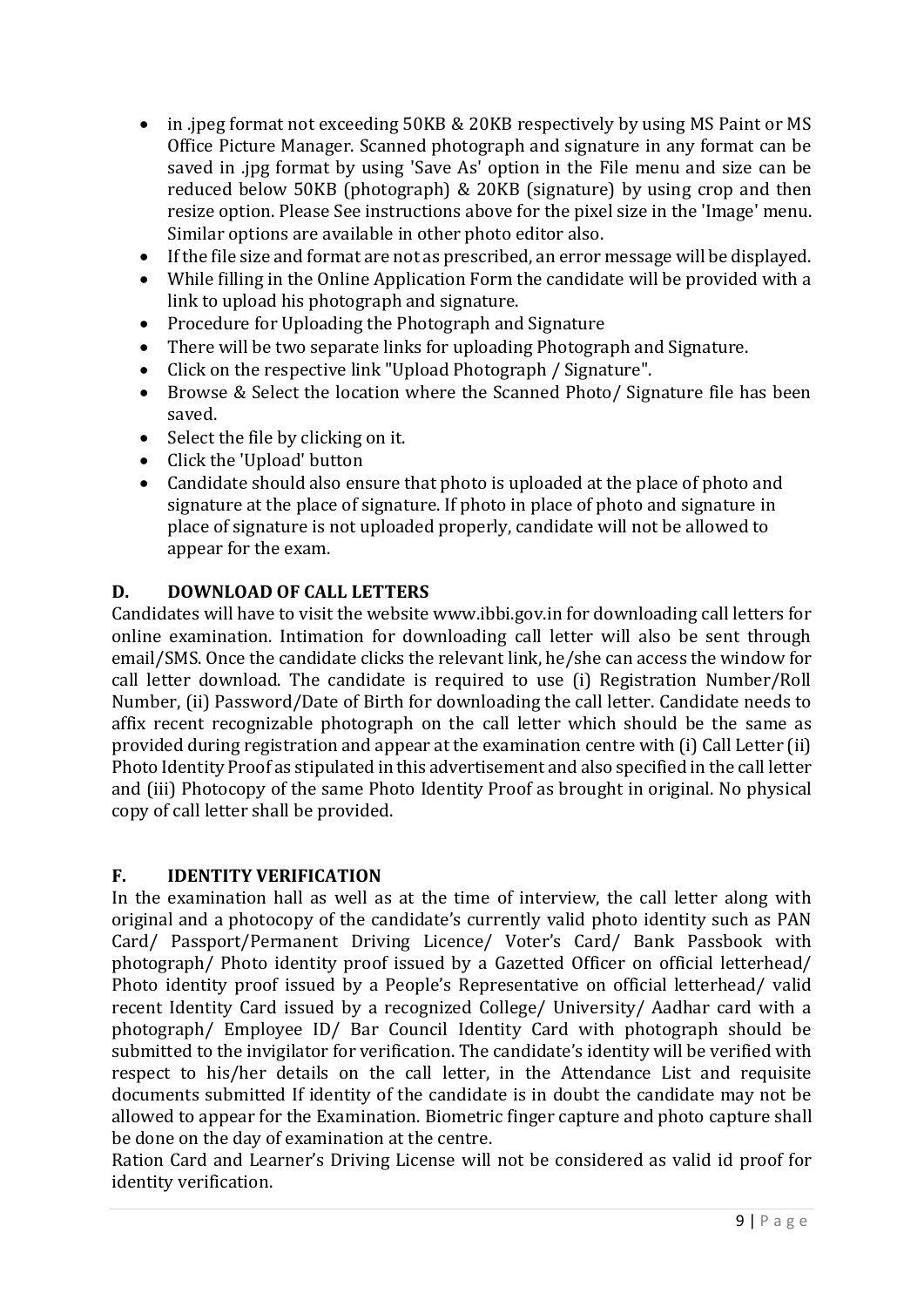**Note:** Candidates have to produce in original the photo identity proof and submit photocopy of the photo identity proof along with Examination call letter as well as the Interview Call Letter while attending the examination/ interview respectively, without which they will not be allowed to take up the examination/ interview. Candidates must note that the name as appearing on the call letter (provided during the process of registration) should **exactly** match the name as appearing on the photo identity proof. Female candidates who have changed first/last/middle name post marriage must take special note of this. If there is any mismatch between the name indicated in the Call Letter and Photo Identity Proof the candidate will not be allowed to appear for the examination. Candidates reporting late i.e. after the reporting time specified on the call letter for Examination will not be permitted to take the examination. The reporting time mentioned on the call letter will be prior to the start time of the test. Though the duration of the examination is 2 hours, candidates may be required to be at the venue for about 3 hours including the time required for completion of various formalities such as verification and collection of various requisite documents, logging in, giving of instructions etc.

### **G. ACTION AGAINST CANDIDATES FOUND GUILTY OF MISCONDUCT OR ARE INELIGIBLE.**

Candidates are advised in their own interest that they should not furnish any particulars that are false, tampered with or fabricated and should not suppress any material information while submitting online application. Further, candidates who meet all the eligibility criteria only need apply at the time of examination, interview or in a subsequent selection procedure or even after appointment to the post, if a candidate is (or has been) found guilty of:

- i. Using unfair means, or
- ii. Impersonating or procuring impersonation by any person, or
- iii. Not possessing advertised eligibility criteria, or
- iv. Misbehaving in the examination/interview hall or disclosing, publishing, reproducing, transmitting, storing or facilitating transmission and storage of contents of the test(s) or any information therein in whole or part thereof in any form or by any means, verbal or written, electronically or mechanically for any purpose, or
- v. Resorting to any irregular or improper means in connection with his/her candidature, or
- vi. Obtaining support for his/her candidature by any unfair means, or
- vii. Carrying mobile phones or similar electronic devices of communication in the examination/interview hall, such a candidate may in addition to rendering himself/herself liable to criminal prosecution, be liable:
	- To be disqualified from the examination for which he/she is a candidate.
	- To be debarred, either permanently or for a specified period, from any examination conducted by IBBI.
	- For termination of service, if he/she has already joined/serving IBBI without notice or compensation at any stage.

### **H. GENERAL INFORMATION:**

1. The possibility for occurrences of some problem in administration of the examination cannot be ruled out completely which may impact test delivery and/or result from being generated. In that event, every effort will be made to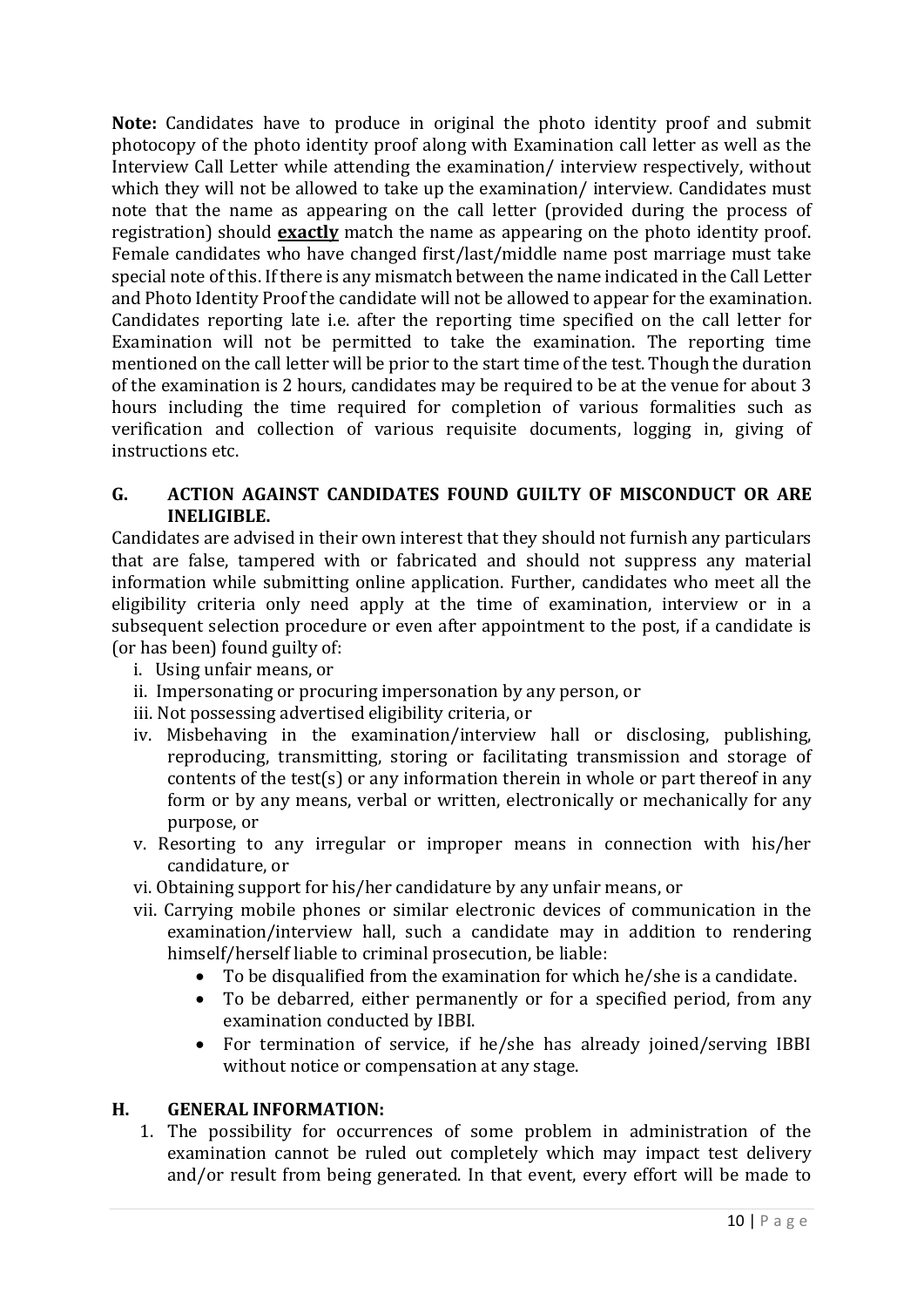rectify the problem, which may include shifting the candidates to the other centers or to conduct of another examination if considered necessary. Decision of the IBBI in this regard shall be final. Candidates not willing to accept such change shall loose his/her candidature for this exam.

- 2. If the examination is held in more than one session, the scores across various sessions will be equated to adjust for slight differences in difficulty level of different test batteries used across sessions. More than one session are required if the nodes capacity is less or some technical disruption takes place at any centre or for any candidate.
- 3. IBBI would be analyzing the responses (answers) of individual candidates with those of other candidates to detect patterns of similarity of right and wrong answers. If in the analytical procedure adopted by IBBI in this regard, it is inferred/ concluded that the responses have been shared and scores obtained are not genuine/ valid, IBBI reserves the right to cancel the candidature of the concerned candidates and the result of such candidates (disqualified) will be withheld.
- 4. Instances for providing incorrect information and/or process violation by a candidate detected at any stage of the selection process will lead to disqualification of the candidate from the selection process and he/she may not be allowed to appear in any IBBI recruitment process in the future. If such instances go undetected during the current selection process but are detected subsequently, such disqualification will take place with retrospective effect.
- 5. Not more than one application should be submitted by any candidate. In case of multiple Applications only the latest valid (completed) application will be retained and the application fee/ intimation charges paid for the other multiple registration(s) will stand forfeited.

### **Notes:**

- 6. After completing the procedure of applying on-line including payment of fees, the candidate should take a printout of the system generated on-line application form, ensure that the particulars filled in are accurate and retain it along with Registration Number and Password for future reference. They should not send this printout to the IBBI.
- 7. If the online transaction has been successfully completed a Registration Number and Password will be generated. Candidates should note their Registration Number and Password for future reference.
- 8. Please note that all the particulars mentioned in the online application including Name of the Candidate, Category, Date of Birth, Address, Mobile Number, Email ID, Centre of Examination, etc will be considered as final and no change/modifications will be allowed after submission of the online application form. Candidates are hence requested to fill in the online application form with the utmost care as no correspondence regarding change of details will be entertained. The IBBI will not be responsible for any consequences arising out of furnishing of incorrect and incomplete details in the application or omission to provide the required details in the application form.
- 9. An email/ SMS intimation with the Registration Number and Password generated on successful registration of the application will be sent to the candidate's email ID/ Mobile Number specified in the online application form as a system generated acknowledgement. If candidates do not receive the email and SMS intimations at